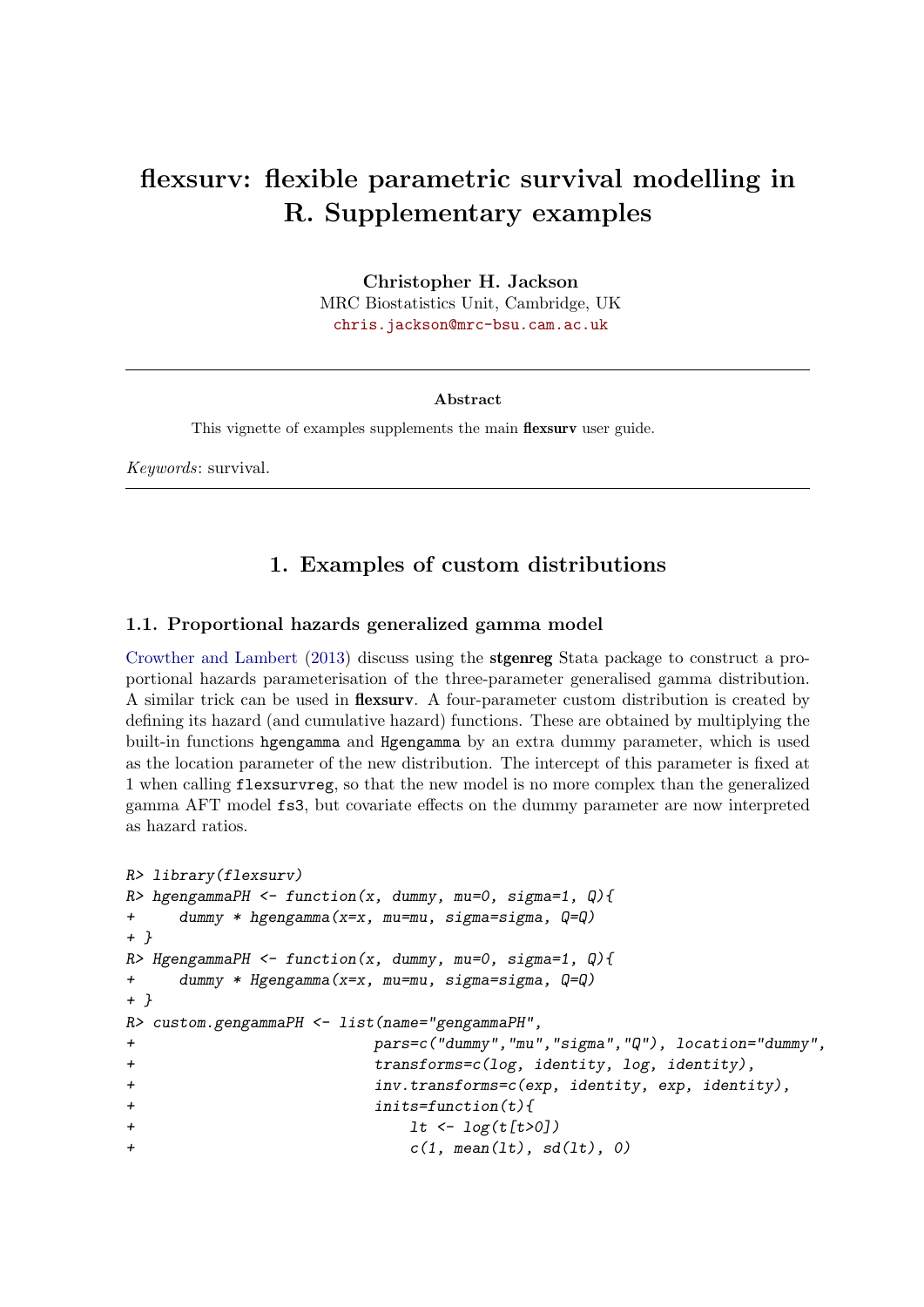2 flexsurv: flexible parametric survival modelling in R. Supplementary examples

```
+ })
R> fs7 <- flexsurvreg(Surv(recyrs, censrec) ~ group, data=bc,
                 dist=custom.gengammaPH, fixedpars=1)
```
## 2. Examples of custom model summaries

### 2.1. Plotting a hazard ratio against time

The following code plots the hazard ratio (Medium versus Good prognostic group) against time for both the proportional hazards model fs7 and the better-fitting accelerated failure time model fs2. It illustrates the use of the following functions.

- summary.flexsurvreg for generating the estimated hazard at a series of times, for particular covariate categories.
- normboot.flexsurvreg for generating a bootstrap-style sample from the sampling distribution of the parameter estimates, for particular covariate categories.
- do.call for constructing a function call by supplying a list containing the function's arguments. This is used throughout the source of flexsurv.

```
R> fs2 <- flexsurvreg(Surv(recyrs, censrec) ~ group + sigma(group),
                    data=bc, dist="gengamma")
R > B < -5000R > t <- seq(0.1, 8, by=0.1)
R> hrAFT.est <-
+ summary(fs2, t=t, type="hazard",
+ newdata=data.frame(group="Medium"),ci=FALSE)[[1]][,"est"] /
+ summary(fs2, t=t, type="hazard",
             newdata=data.frame(group="Good"),ci=FALSE)[[1]][,"est"]
R> pars <- normboot.flexsurvreg(fs2, B=B, newdata=data.frame(group=c("Good","Medium")))
R> hrAFT <- matrix(nrow=B, ncol=length(t))
R> for (i in seq_along(t)){
+ haz.medium.rep <- do.call(hgengamma, c(list(t[i]), as.data.frame(pars[[2]])))
      haz.good.rep <- do.call(hgengamma, c(list(t[i]), as.data.frame(pars[[1]])))
+ hrAFT[,i] <- haz.medium.rep / haz.good.rep
+ }
R> hrAFT <- apply(hrAFT, 2, quantile, c(0.025, 0.975))
R> hrPH.est <-
+ summary(fs7, t=t, type="hazard",
+ newdata=data.frame(group="Medium"),ci=FALSE)[[1]][,"est"] /
+ summary(fs7, t=t, type="hazard",
             newdata=data.frame(group="Good"),ci=FALSE)[[1]][,"est"]
R> pars <- normboot.flexsurvreg(fs7, B=B, newdata=data.frame(group=c("Good","Medium")))
R> hrPH <- matrix(nrow=B, ncol=length(t))
```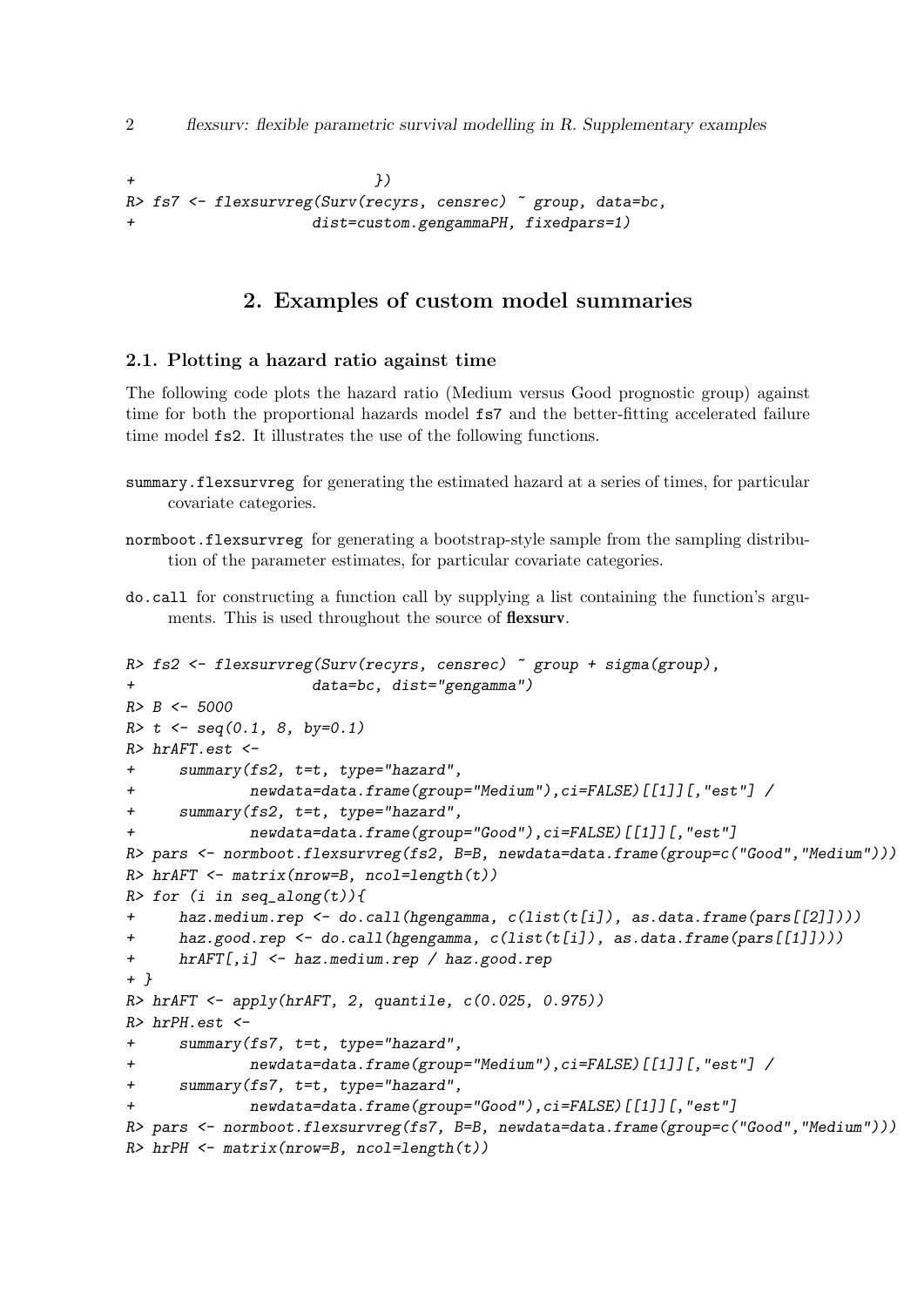```
R> for (i in seq_along(t)){
+ haz.medium.rep <- do.call(hgengammaPH, c(list(t[i]), as.data.frame(pars[[2]])))
      haz.good.rep <- do.call(hgengammaPH, c(list(t[i]), as.data.frame(pars[[1]])))
+ hrPH[,i] <- haz.medium.rep / haz.good.rep
+ }
R> hrPH <- apply(hrPH, 2, quantile, c(0.025, 0.975))
R> plot(t, hrAFT[1,], type="1", ylim=c(0, 10), col="red", xlab="Years",
+ ylab="Hazard ratio (Medium / Good)", lwd=1, lty=2)
R > lines(t, h rAFT[2,], col="red", lwd=1, lty=2)R> lines(t, hrPH[1,], col="darkgray", lwd=1, lty=2)
R> lines(t, hrPH[2,], col="darkgray", lwd=1, lty=2)
R> lines(t, hrAFT.est, col="red", lwd=2)
R> lines(t, hrPH.est, col="darkgray", lwd=2)
R> legend("topright", lwd=c(2,2), col=c("red","darkgray"), bty="n",
+ c("Generalized gamma: standard AFT", "Generalized gamma: proportional hazards"))
```


### 2.2. Restricted mean survival

The expected survival up to time t, from a model with cumulative distribution  $F(t|\alpha)$ , is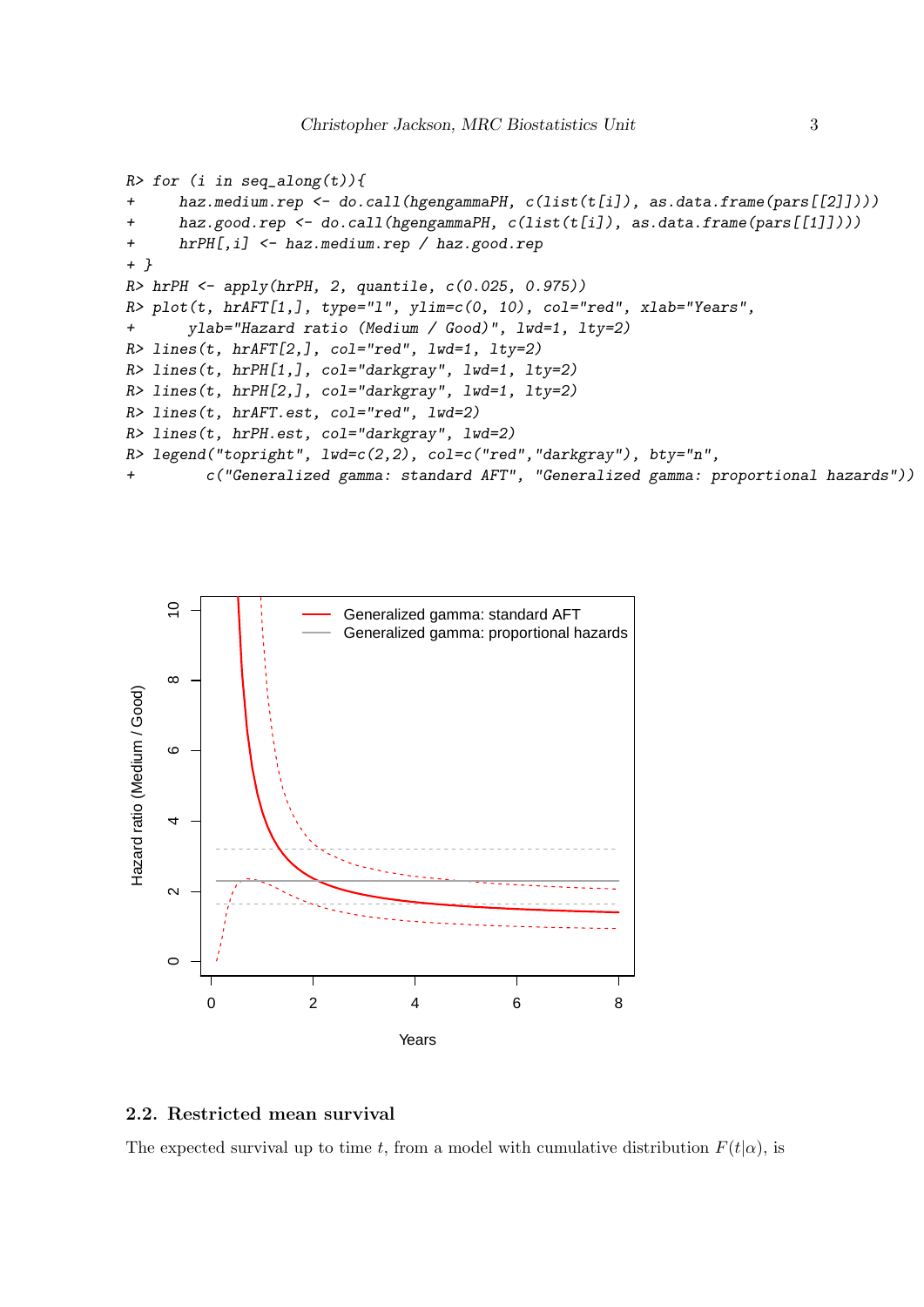$$
E(T|T < t) = \int_0^t 1 - F(u|\alpha) du
$$

An estimate and confidence interval for this, for a specified covariate value, can be computed using a custom summary function as follows. (Note that summary.flexsurvreg can be abbreviated to summary). As in the median.weibull example in the user guide vignette, the summary function is independent of time, so any value can be specified for t in the call to summary. The time horizon up to which to compute the mean is specified by the default value of the horizon argument to the custom function. The mean survival is computed here up to 100 years. Setting horizon=Inf is theoretically also possible for an unrestricted mean, but the integral does not converge in this example.

```
R mean.gengamma <- function(mu, sigma, Q, horizon=100, ...){
+ surv <- function(t, ...) { 1 - pgengamma(q=t, mu=mu, sigma=sigma, Q=Q, ...) }
+ integrate(surv, 0, horizon, ...)$value
+ }
R> summary(fs2, newdata=list(group="Good"), t=1, fn=mean.gengamma)
group=Good
 time est lcl ucl
1 1 21.50102 13.80868 31.90486
R> summary(fs2, newdata=list(group="Medium"), t=1, fn=mean.gengamma)
group=Medium
 time est lcl ucl
1 1 12.00025 8.09331 17.49296
R> summary(fs2, newdata=list(group="Poor"), t=1, fn=mean.gengamma)
group=Poor
 time est lcl ucl
1 1 5.539196 3.81324 8.848197
```
Note that the (unrestricted) median is more stable, and less than the restricted mean due to the skewness of this distribution.

```
R> median.gengamma <- function(mu, sigma, Q) {
+ qgengamma(0.5, mu=mu, sigma=sigma, Q=Q)
+ }
R> summary(fs2, newdata=list(group="Good"), t=1, fn=median.gengamma)
group=Good
 time est lcl ucl
1 1 9.736555 7.178696 14.36398
```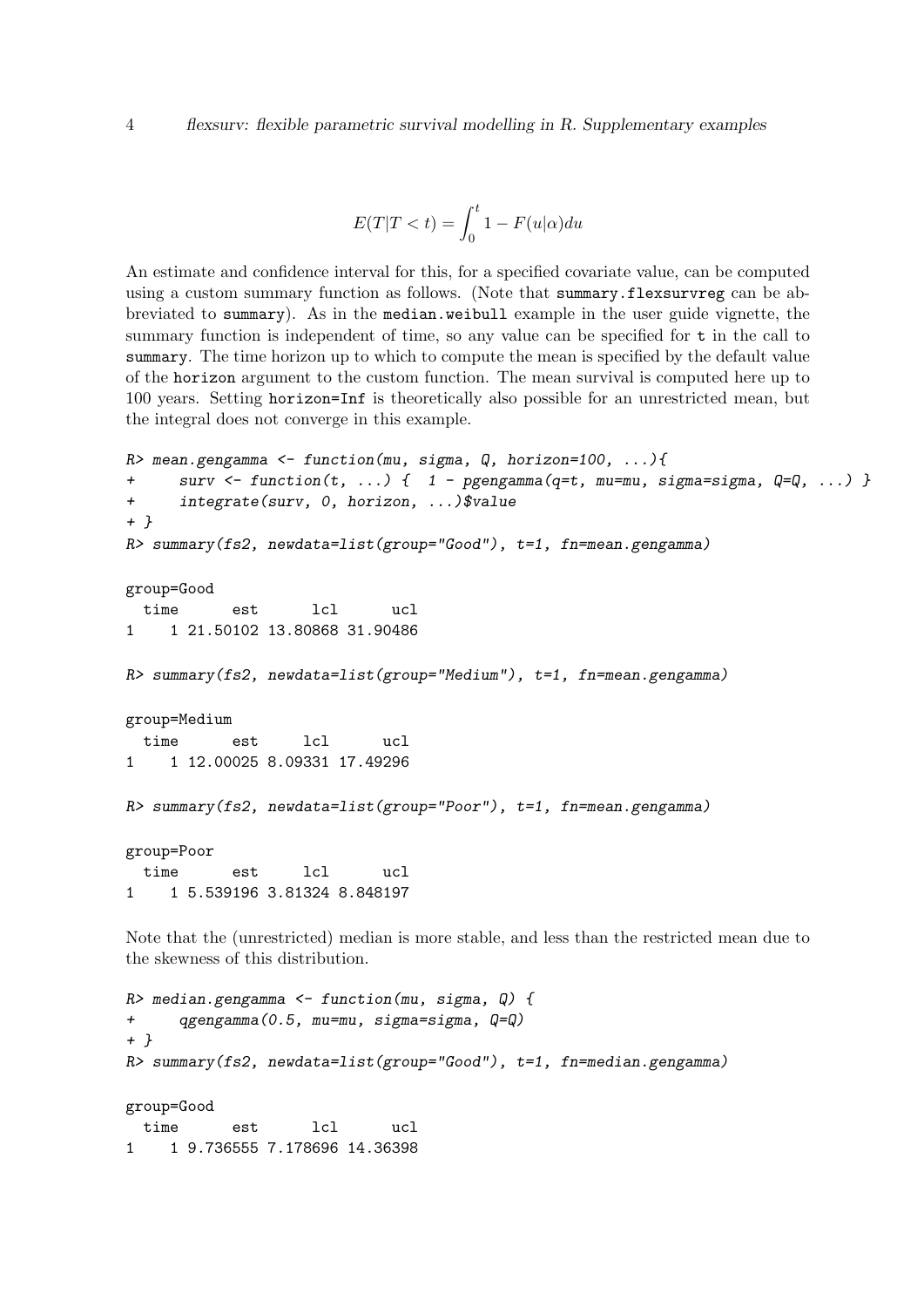### 3. Spline models

#### 3.1. Prognostic model for the German breast cancer data

The regression model III in [Sauerbrei and Royston](#page-5-1) [\(1999\)](#page-5-1) used to create the prognostic group from the breast cancer data (supplied as bc in flexsurv and GBSG2 in TH.data) can be reproduced as follows. Firstly, the required fractional polynomial transformations of the covariates are constructed. progc implements the Cox model used by [Sauerbrei and Royston](#page-5-1) [\(1999\)](#page-5-1), and prog3 is a flexible fully-parametric alternative, implemented as a spline with three internal knots. The number of knots was chosen to minimise AIC. The covariate effects are very similar.

After fitting the model, the prognostic index can then be derived from categorising observations in three groups according to the tertiles of the linear predictor in each model. The indices produced by the Cox model (progc) and the spline-based model (progf) agree exactly.

```
R> if (require("TH.data")){
+
+ GBSG2 <- transform(GBSG2,
+ X1a=(age/50)^{-2},
+ X1b=(age/50)^{-1}-0.5,
+ X4=tgrade %in% c("II","III"),
+ X5=exp(-0.12*pnodes),
+ X6=(progrec+1)^0.5
+ )
+ (progc <- coxph(Surv(time, cens) ~ horTh + X1a + X1b + X4 +
+ X5 + X6, data=GBSG2))
+ (prog3 <- flexsurvspline(Surv(time, cens) ~ horTh + X1a + X1b + X4 +
+ X5 + X6, k=3, data=GBSG2))
+ predc <- predict(progc, type="lp")
+ progc <- cut(predc, quantile(predc, 0:3/3))
+ predf <- model.matrix(prog3) %*% prog3$res[-(1:5),"est"]
+ progf <- cut(predf, quantile(predf, 0:3/3))
+ table(progc, progf)
+
+ }
```

| <b>DT OKT</b> |                                       |                                                    |
|---------------|---------------------------------------|----------------------------------------------------|
|               |                                       |                                                    |
| 228           |                                       |                                                    |
|               | 228                                   | 0                                                  |
|               |                                       | 229                                                |
|               | $(-2.52,-0.359]$<br>$(-0.359, 0.285]$ | $(-9.91, -7.76]$ $(-7.76, -7.11]$ $(-7.11, -3.36]$ |

progf

References